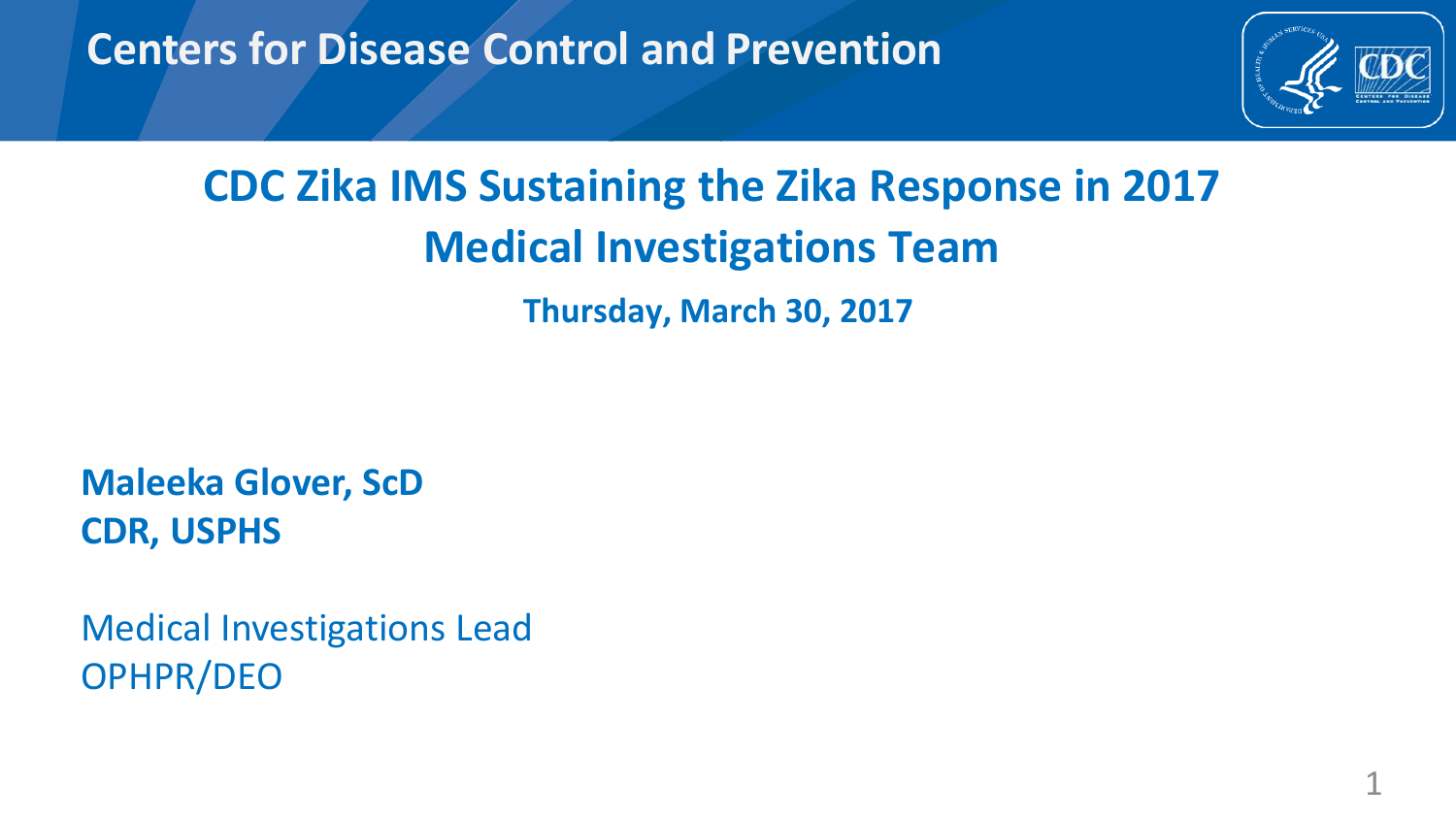# **Opening Remarks**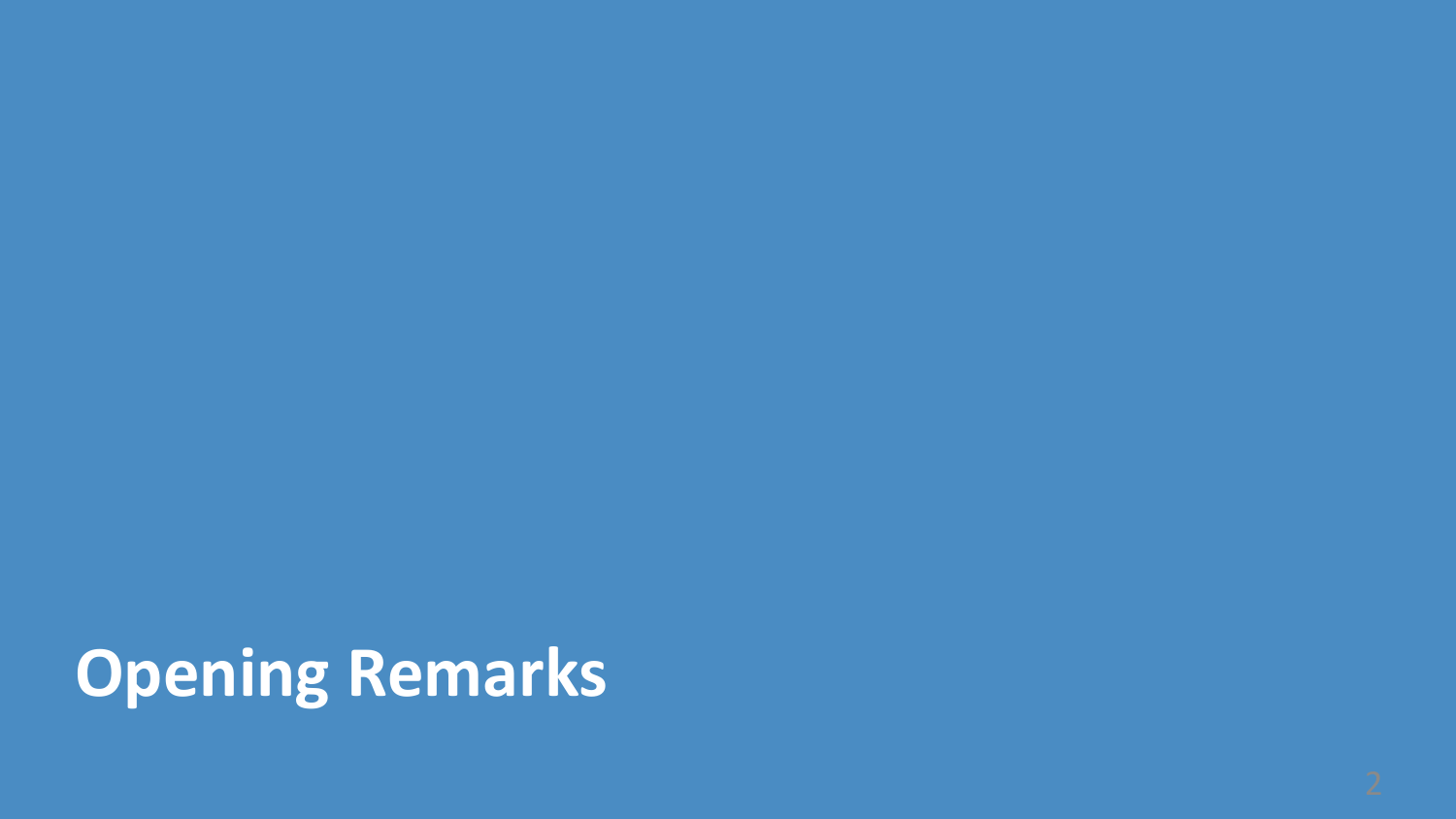### **OVERVIEW**

**Nedical Investigations Support** 

-11

- **Clinical Inquiries**
- CERT
- Q&As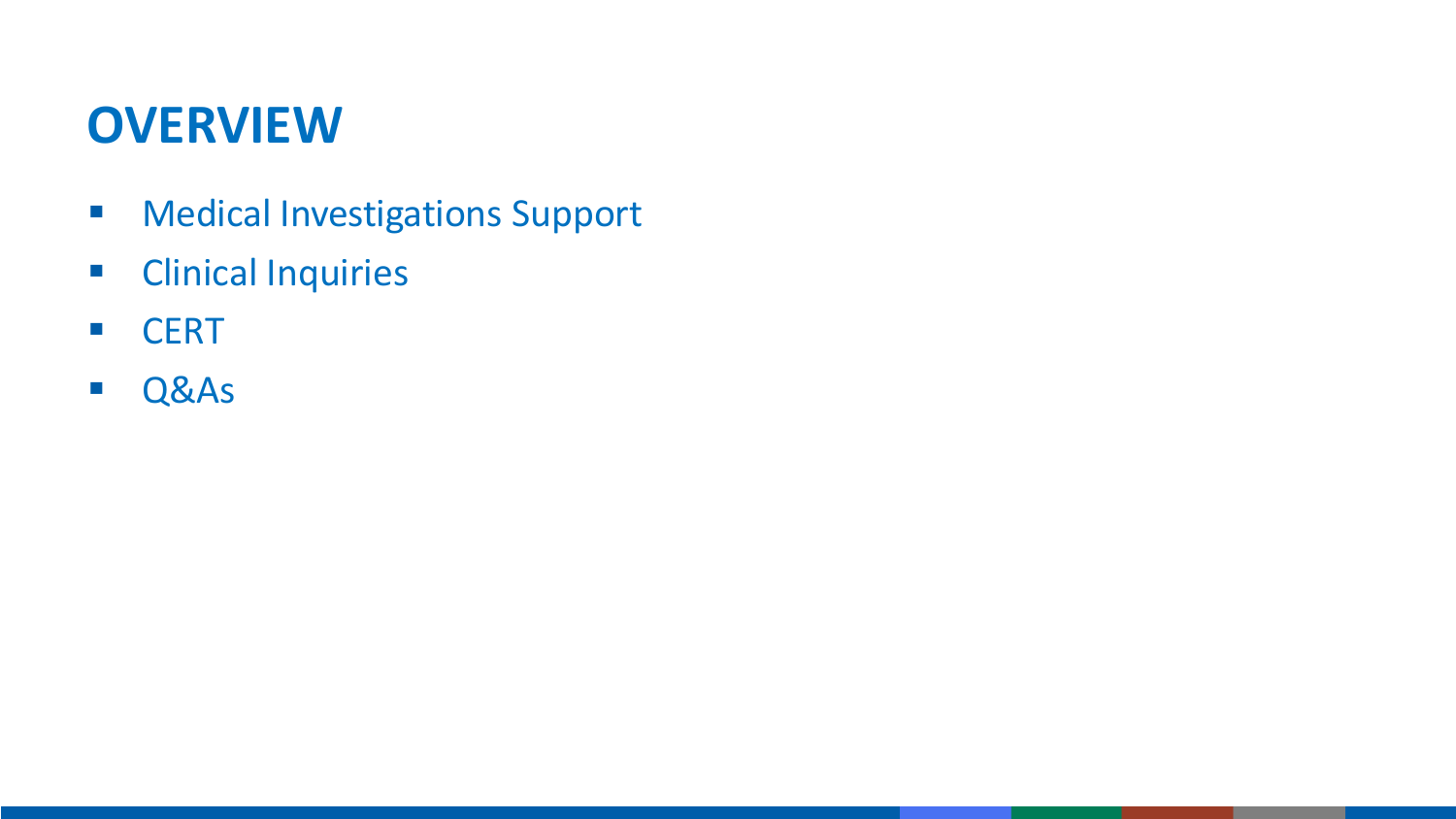## Medical Investigations Support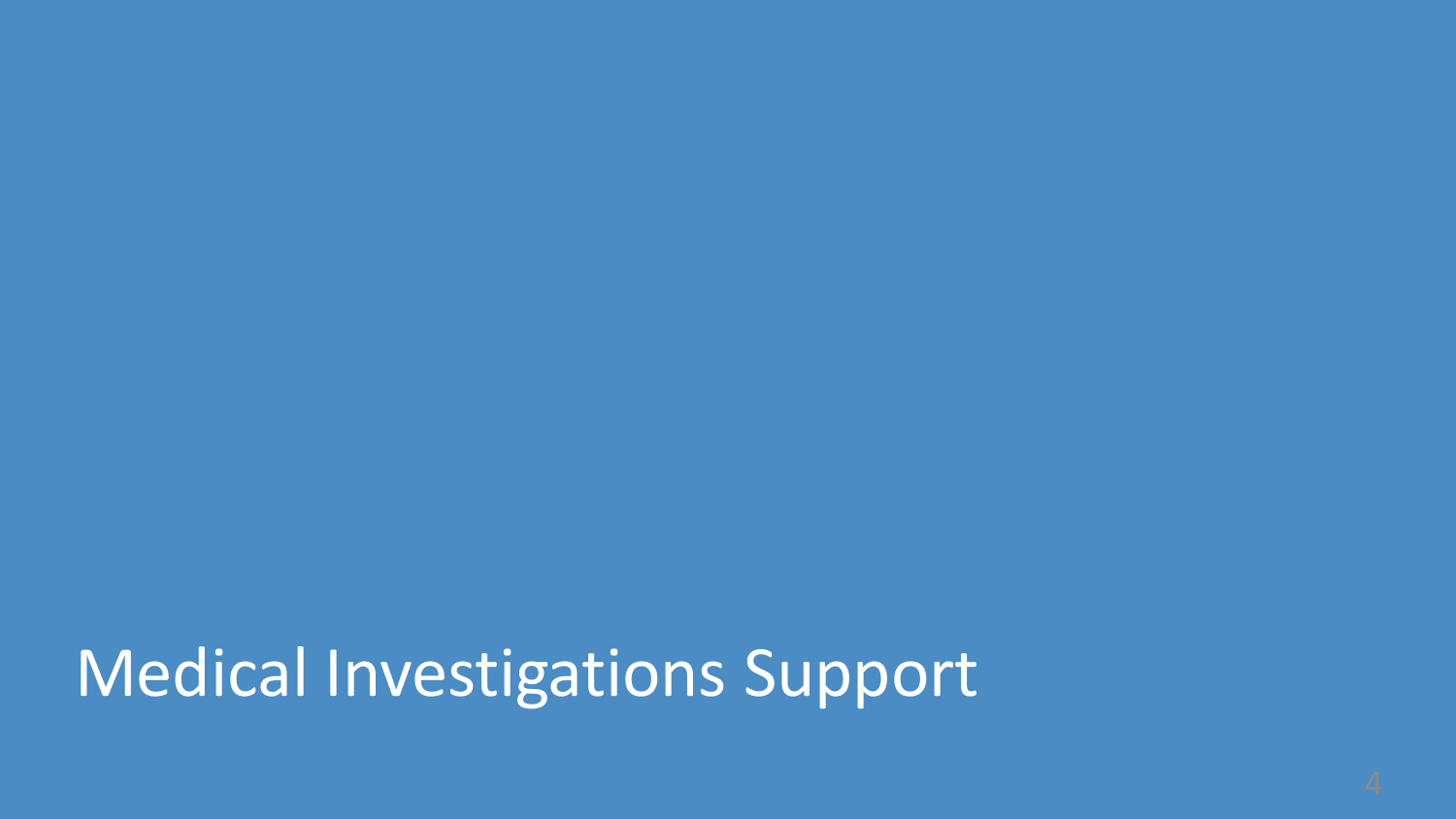## **Medical Investigations Team**

MIT supports CDC preparedness before, during and after all public health emergencies:

- Respond to and monitor clinical inquiries
- Support responder assessments
- Establish and manage domestic emergency response teams
- Collaborate with internal and external partners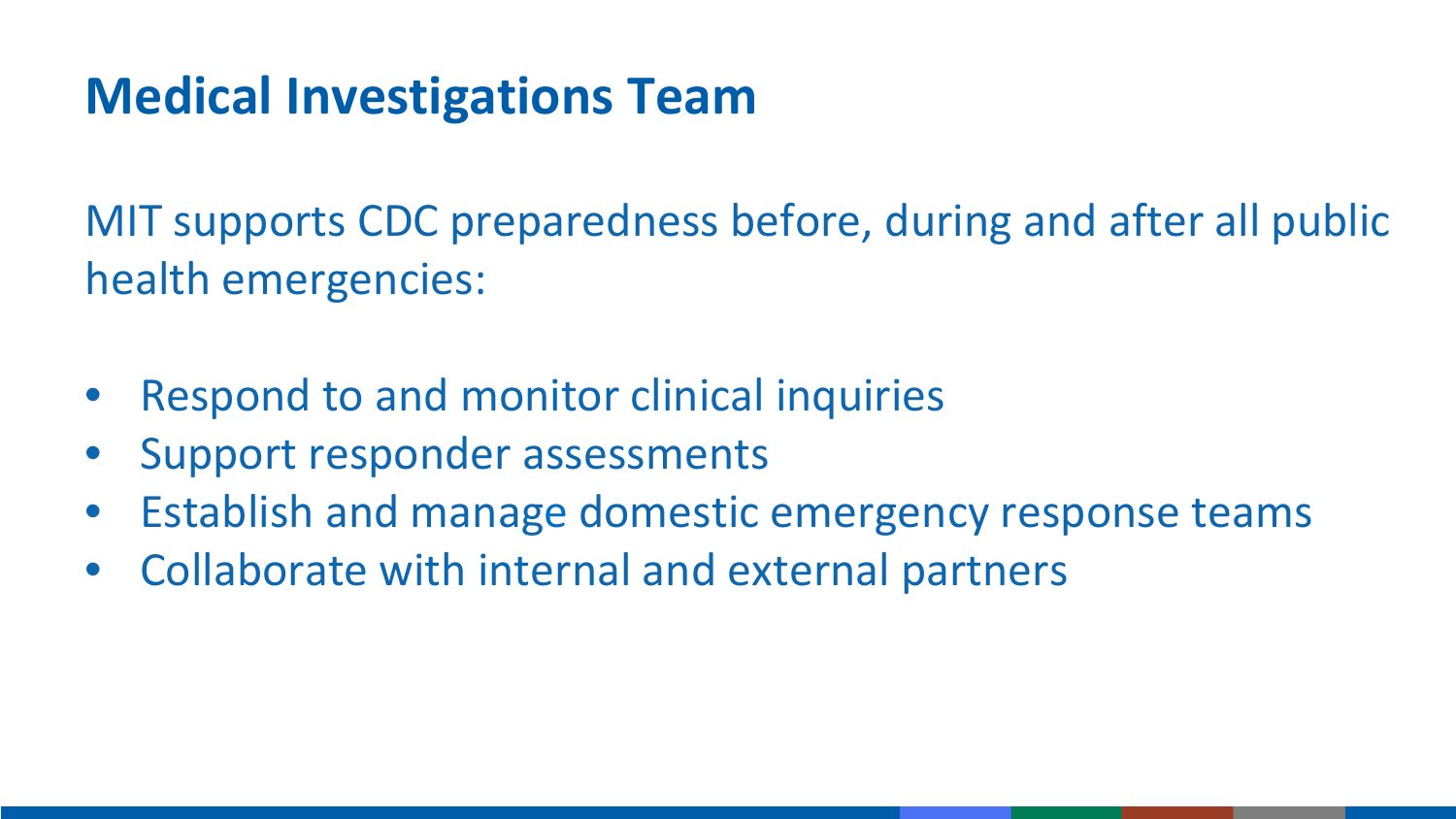

## Clinical Inquiries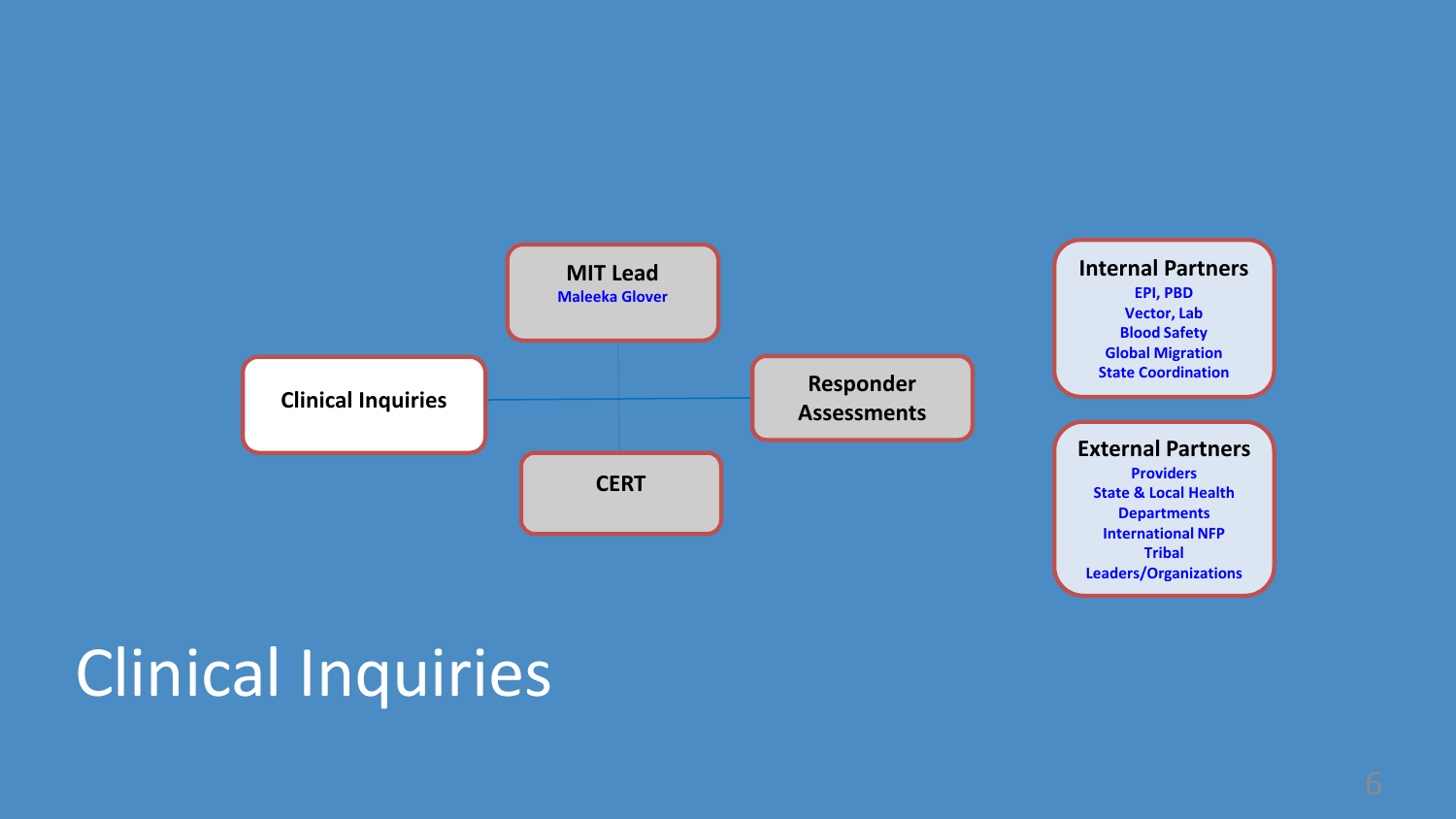## **Clinical Inquiries Team**

Clinical Inquiries is responsible for managing clinical inquiries and maintaining inquiry-related data that CDC receives:

- Provide a dedicated service to health departments
- Convey current Zika guidance to questions received from health departments and providers
- Provide accountability for call center operations
- Inform ongoing response activities and programmatic operations based on inquiry data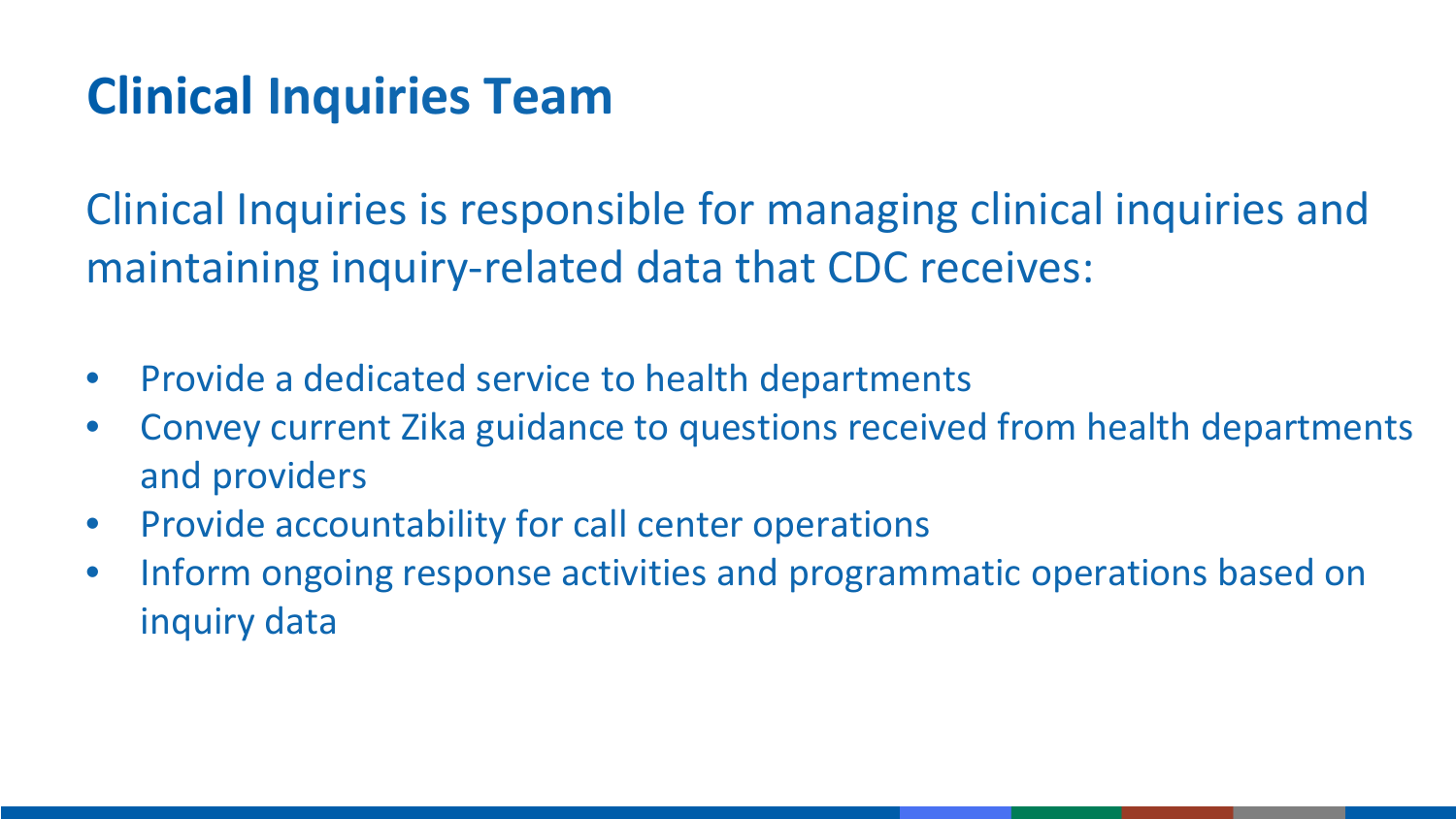## **Clinical Inquiries Process**

Clinicians are responsible for ensuring that responses to clinical inquiries from the general public, clinicians, medical and laboratory workers, environmental services professionals, healthcare administrators, and public health agency representatives are timely, appropriate, supportive, and fully documented.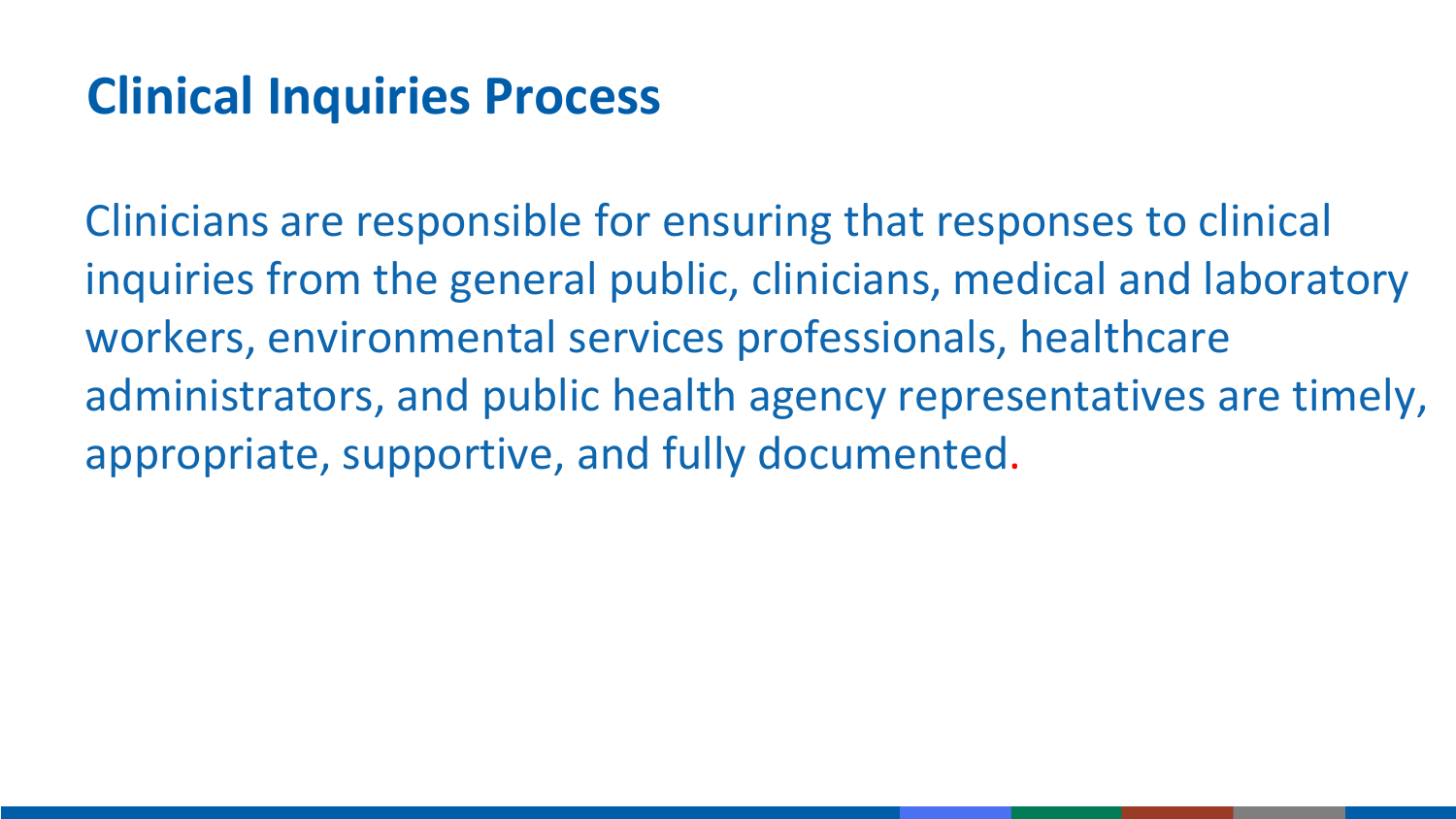#### **Clinical Inquiries Received by Category and Week, N=7182**

#### **January 08, 2016, to March 25, 2017**

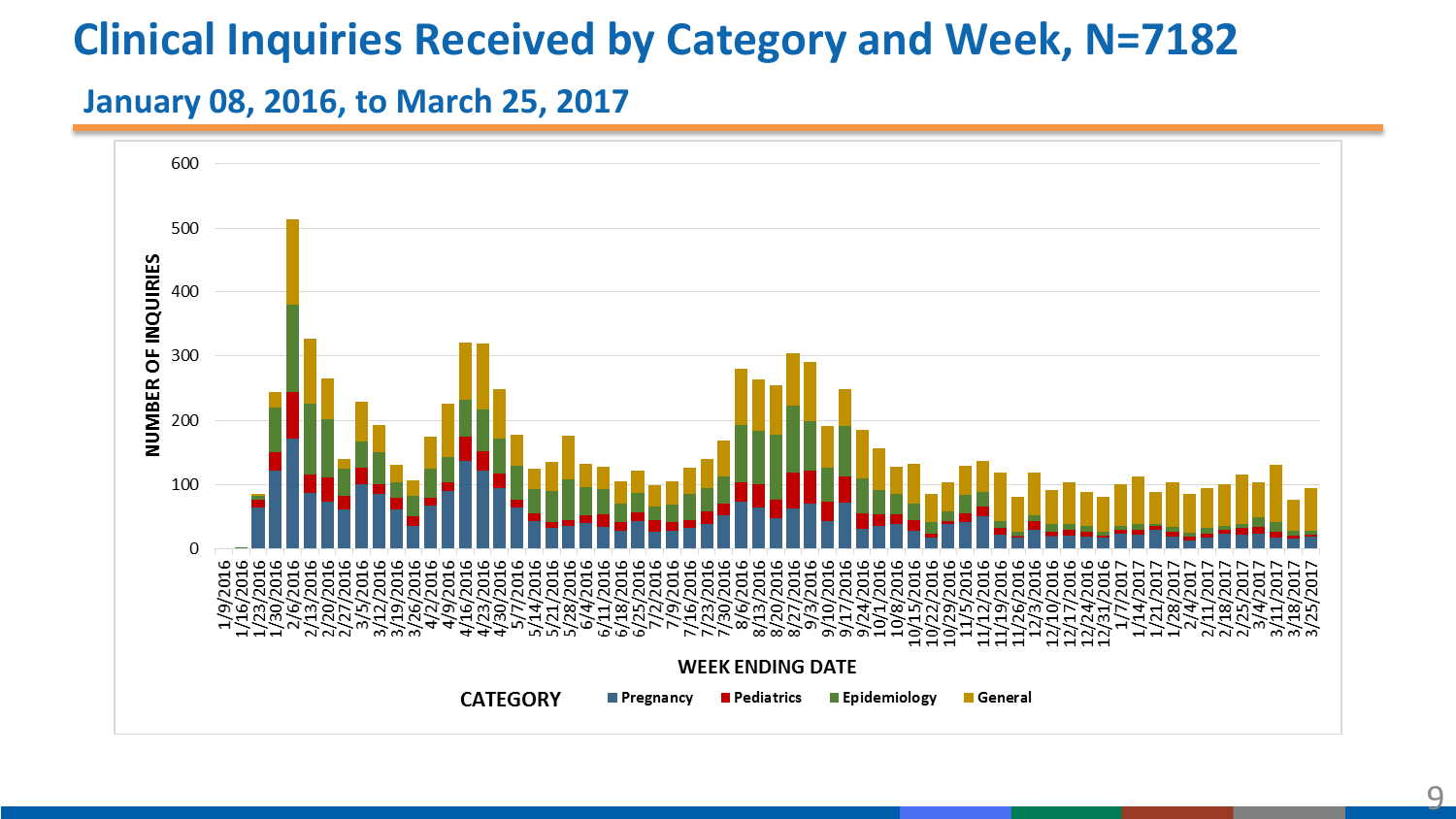### **Clinical Inquiries Calls Received by Week, N=1362**

#### **January 08, 2016, to March 25, 2017**

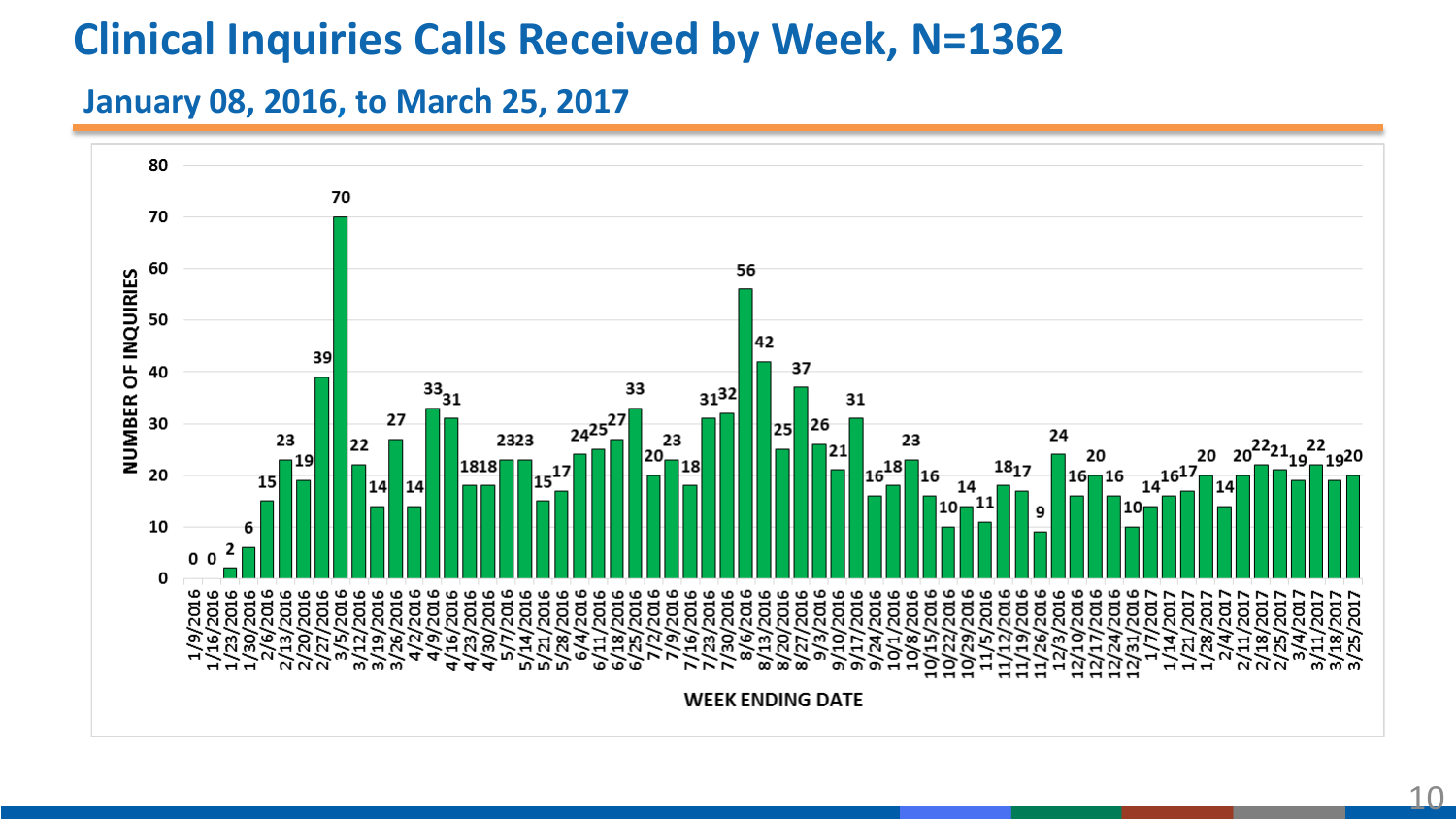#### **Clinical Inquiries Calls Received by State, N=1362**

**January 08, 2016, to March 25, 2017**

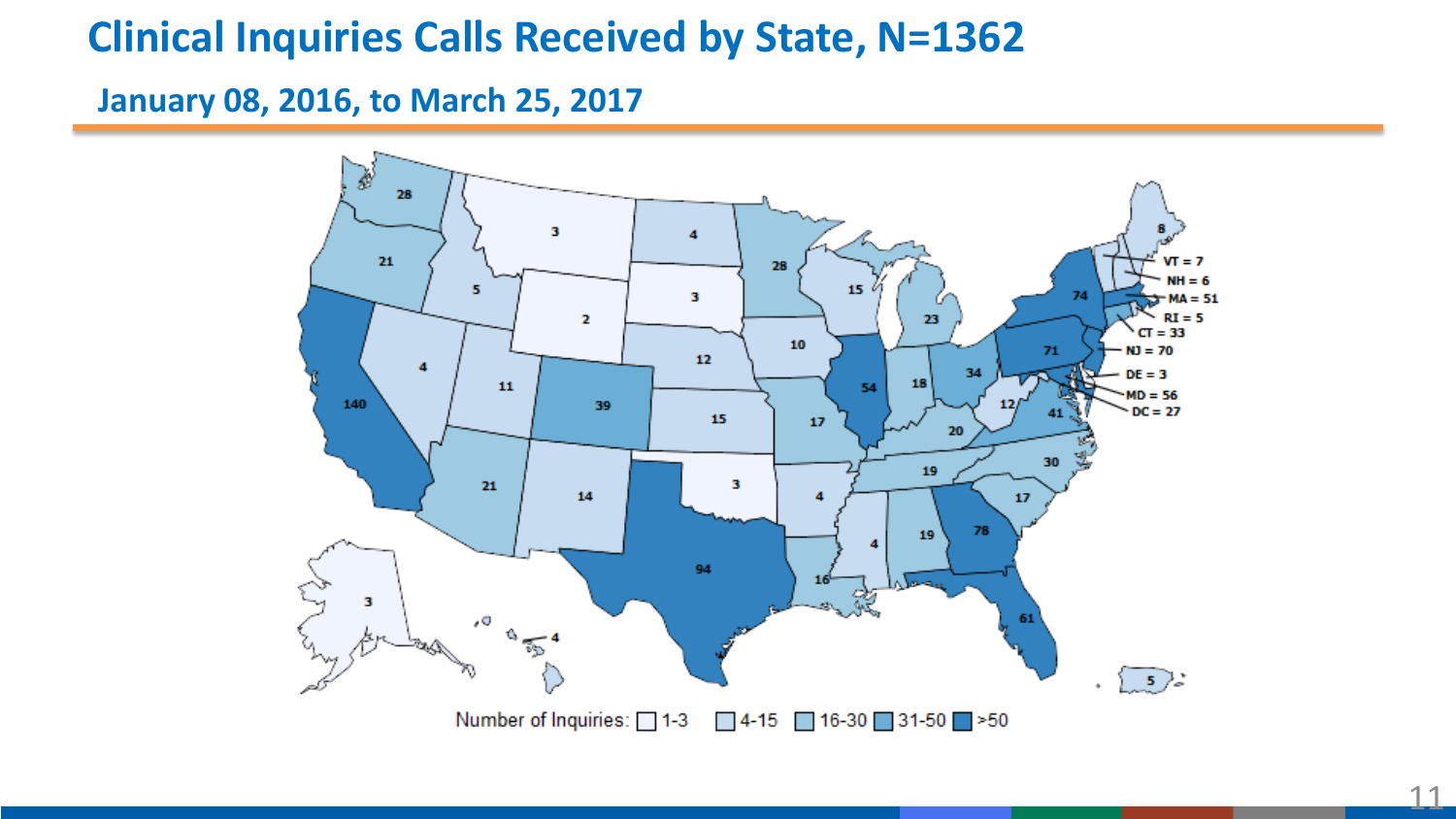

## CDC Emergency Response Team (CERT)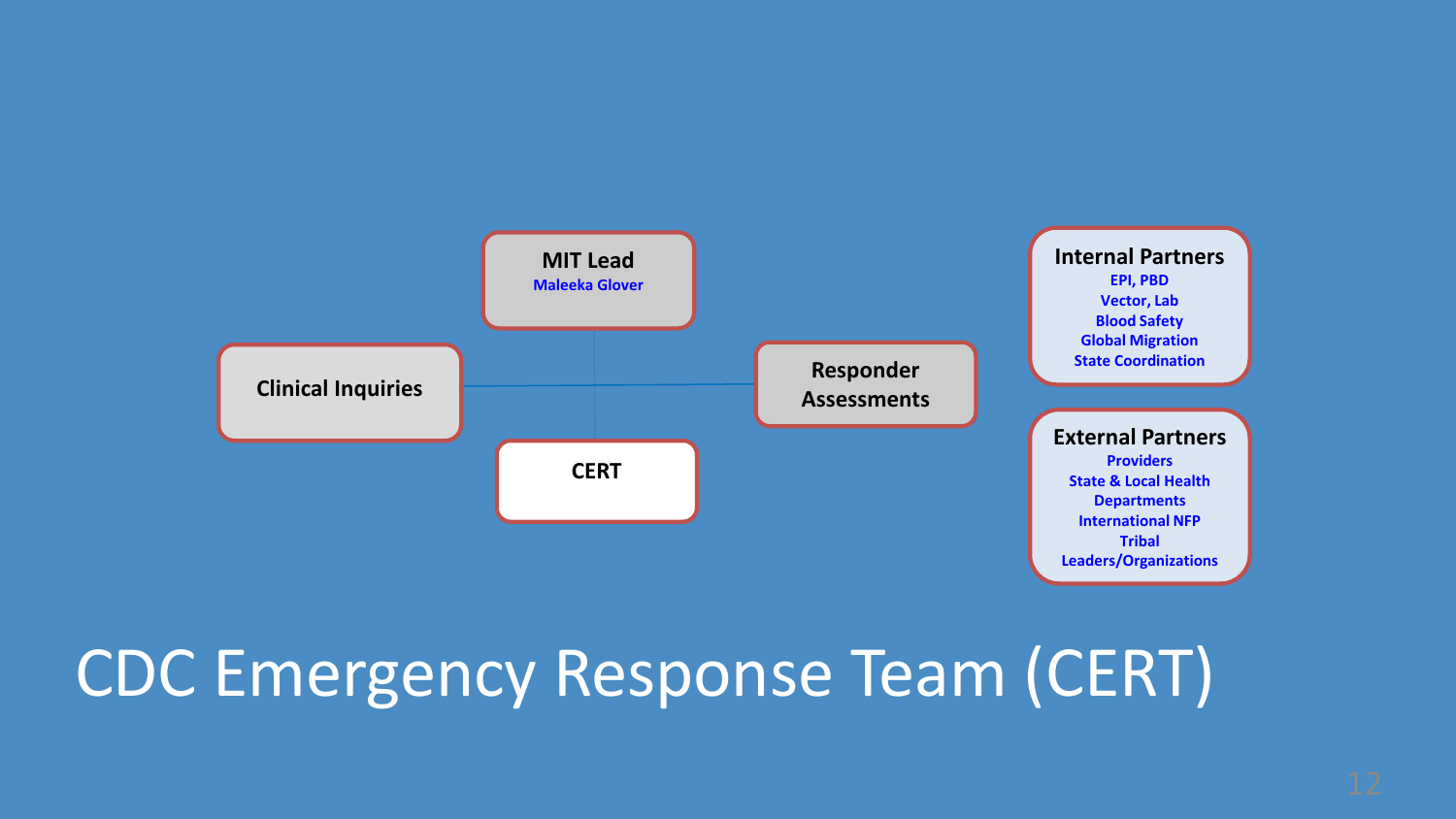## **What is the CERT?**

The CDC Emergency Response Team (CERT) is a highly trained cadre of public health experts trained to mobilize and deploy upon identification of local transmission of Zika virus.

- Occurs following report of a lab-confirmed local transmission of Zika virus
- CERT will deploy to provide technical assistance upon request from a state/local/tribal health authority
- Team composition is determined by the needs of the requestor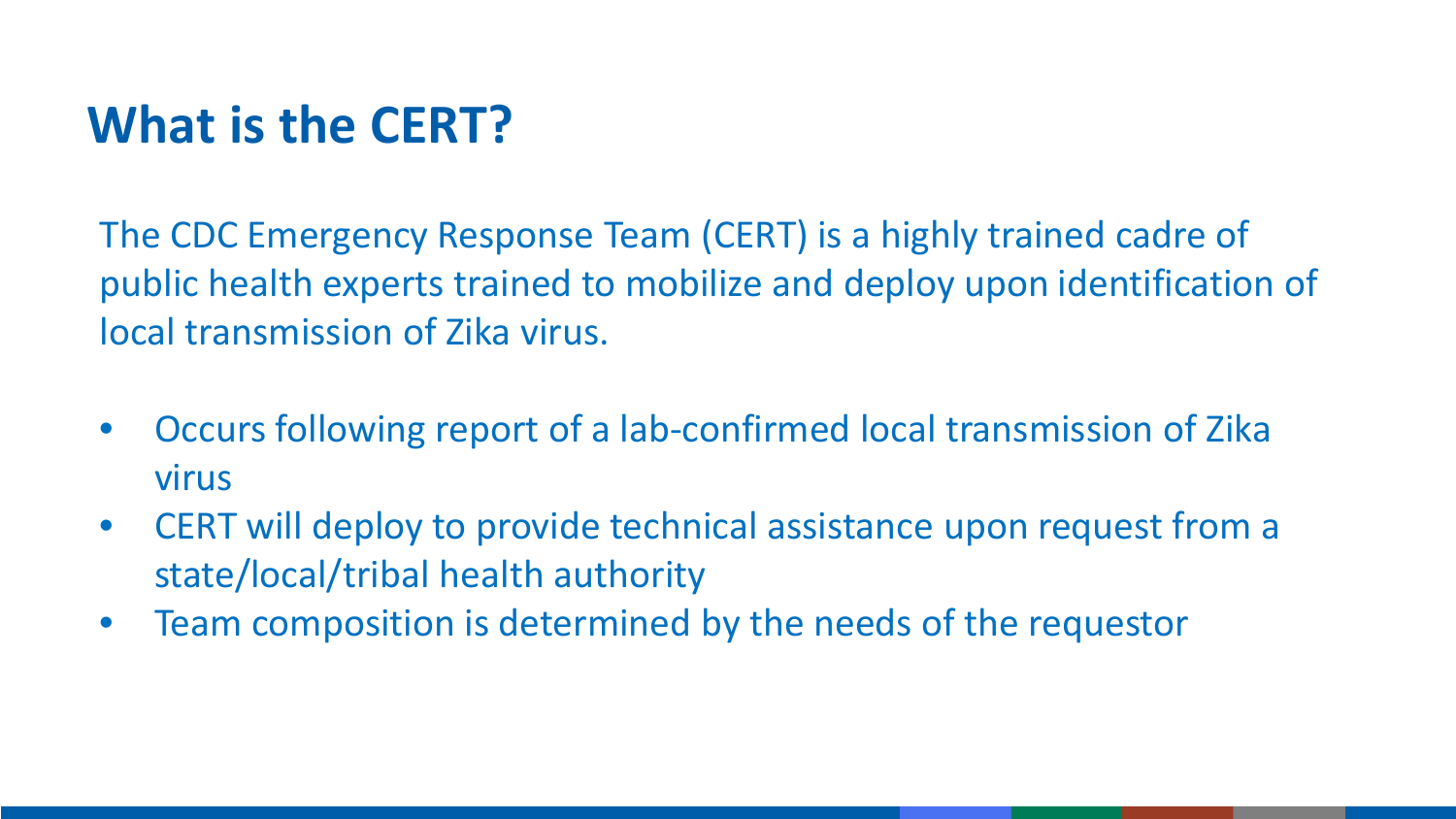## **CERT Resources**

CERT subject matter experts (SMEs) can quickly be sent anywhere in the United States for state, local, or tribal support.

- Epidemiology
- Pregnancy Birth Defects
- Vector Control
- Laboratory
- Communication
- Health Care
- Infection Control
- Data Manager
- Public Health Advisor
- CERT Operations Coordinator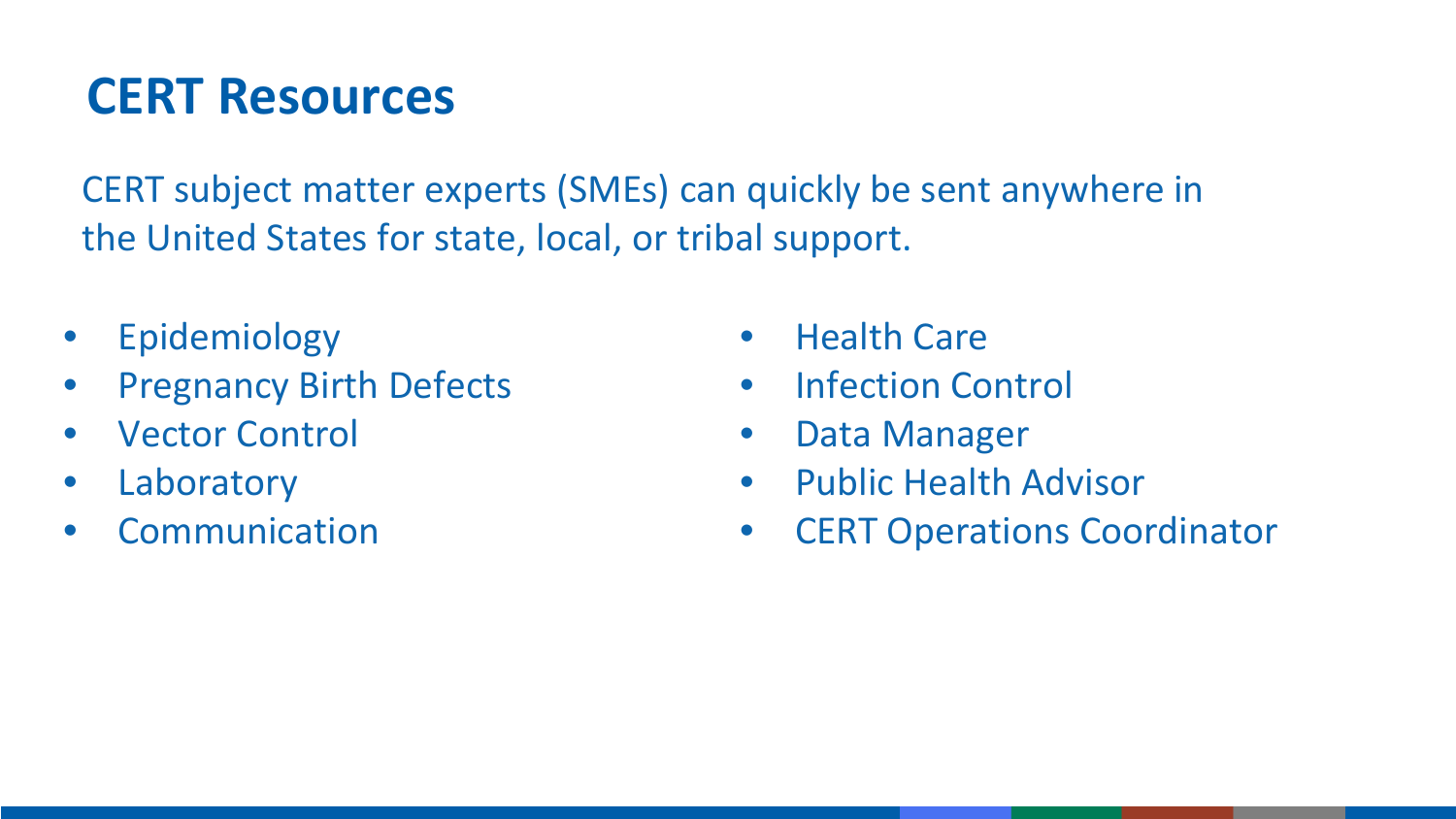## **Trigger Points for requesting/deploying CERT**

- Single suspected/confirmed local transmission
- Multiperson local transmission
- Priority areas support
- Location/population density
- Capacity/resources of local authority
- Timing/seasonality
- Technical Assistance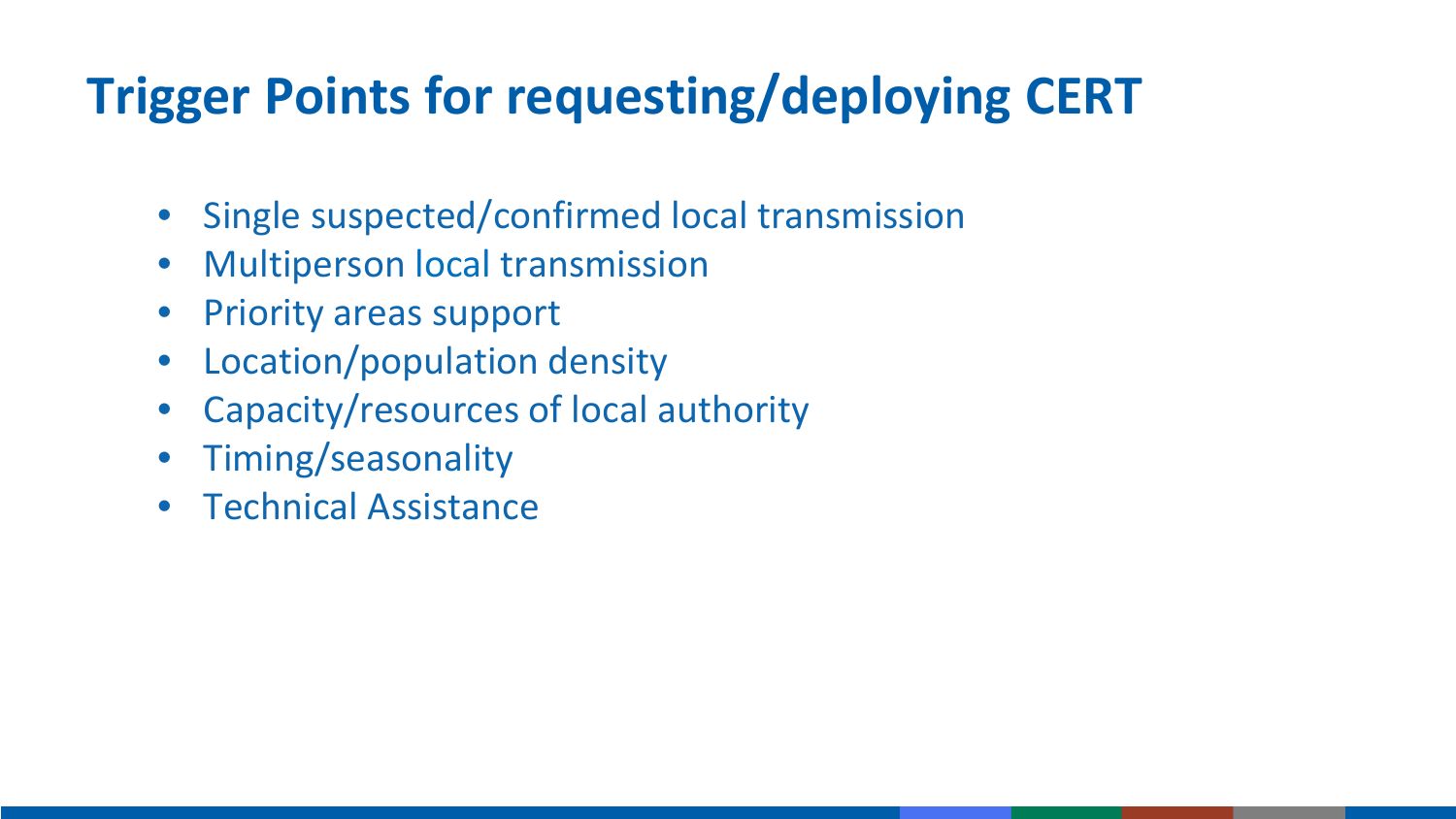## **CERT SME Activities**

- Assist with epidemiologic investigation of known cases
- Work with existing local vector control programs to fill gaps
- Enhance or implement (if absent) mosquito surveillance
- Support community engagement efforts to implement vector control strategies and programs
- Provide communication research, media and technical assistance, and audience-focused materials
- Facilitate outreach to the local medical community to test and report suspect cases
- Provide onsite training or assistance in performing laboratory tests for Zika infection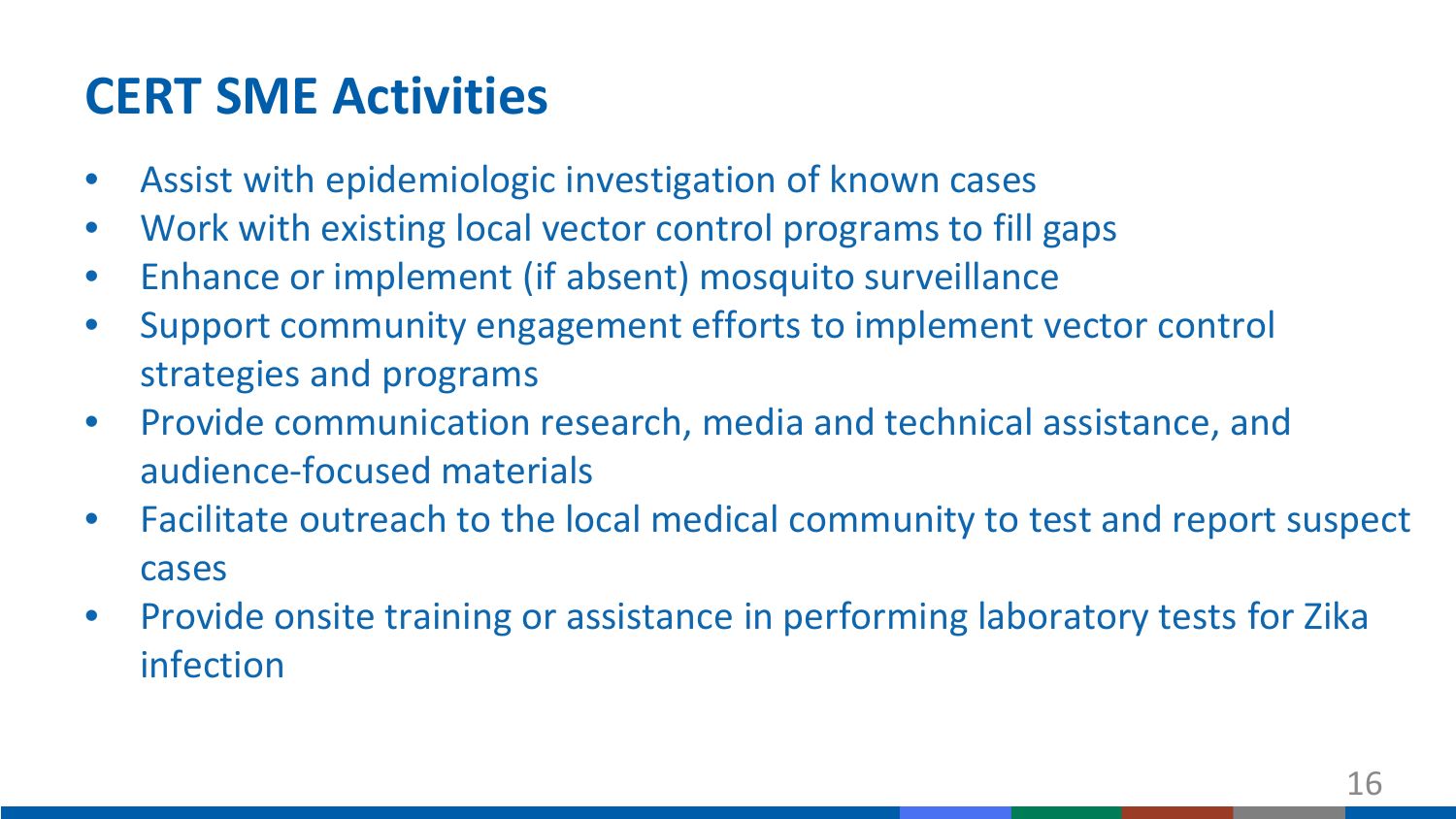## **Tribal Support and Technical Assistance/ CERT Site Visits**



- **Support requests from tribes for field assistance**
	- Tribal visits tentatively planned for Arizona and Alabama
- **Provide subject matter expertise**
	- Technical assistance with reviewing Tribe's Zika Response Plan
- **Partner with National Indian Health Board (NIHB) (e.g., Tribal Summits)**
	- **Training**
	- Trust-building and engagement

### • **Support requests from states related to their work with tribes**

- **Training**
- Engagement protocols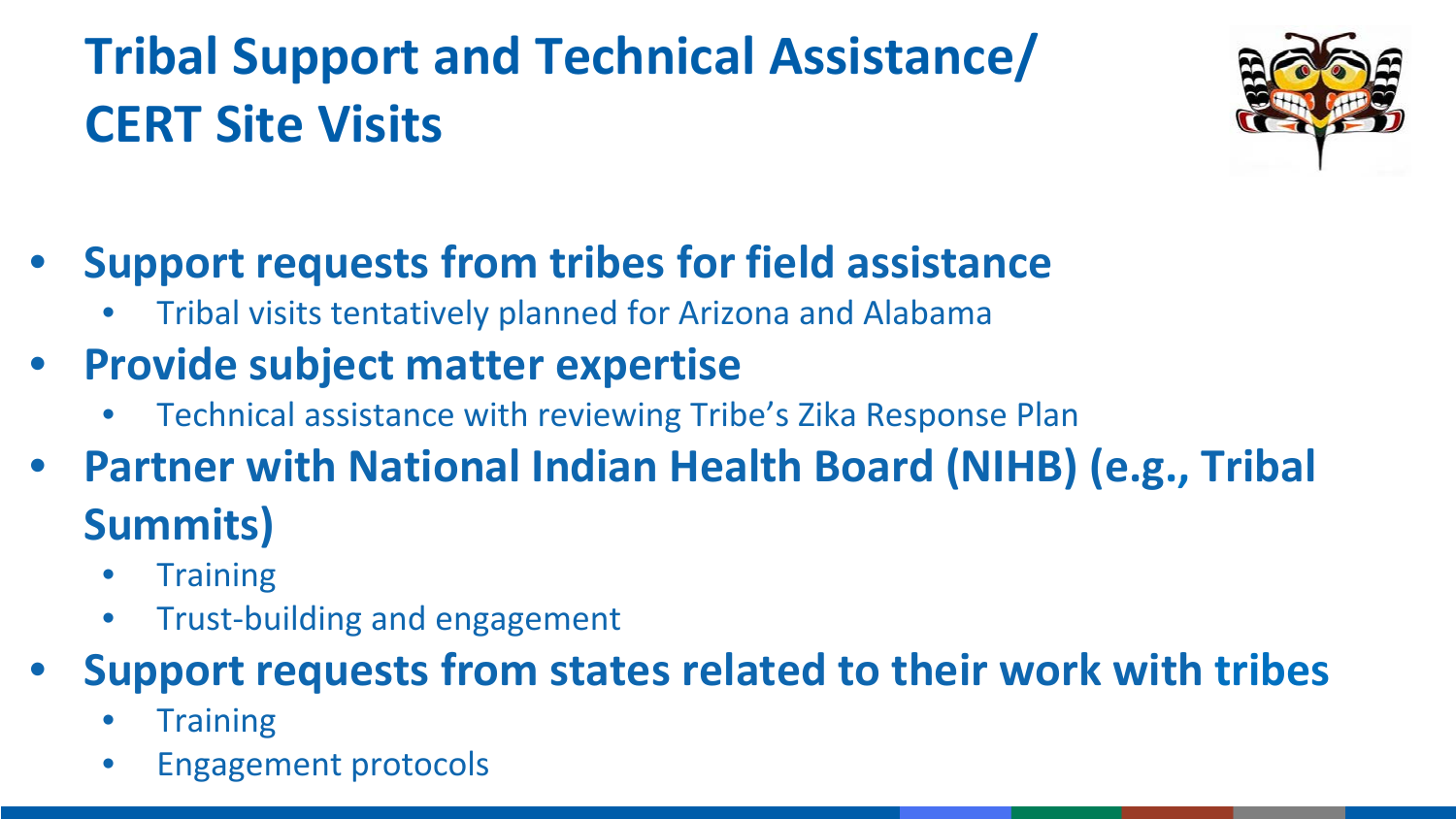## **CERT Deployments**

- **Utah**
- **Florida**
- **Texas**
- **Louisiana**
- **Site visits**
	- Texas
	- Alabama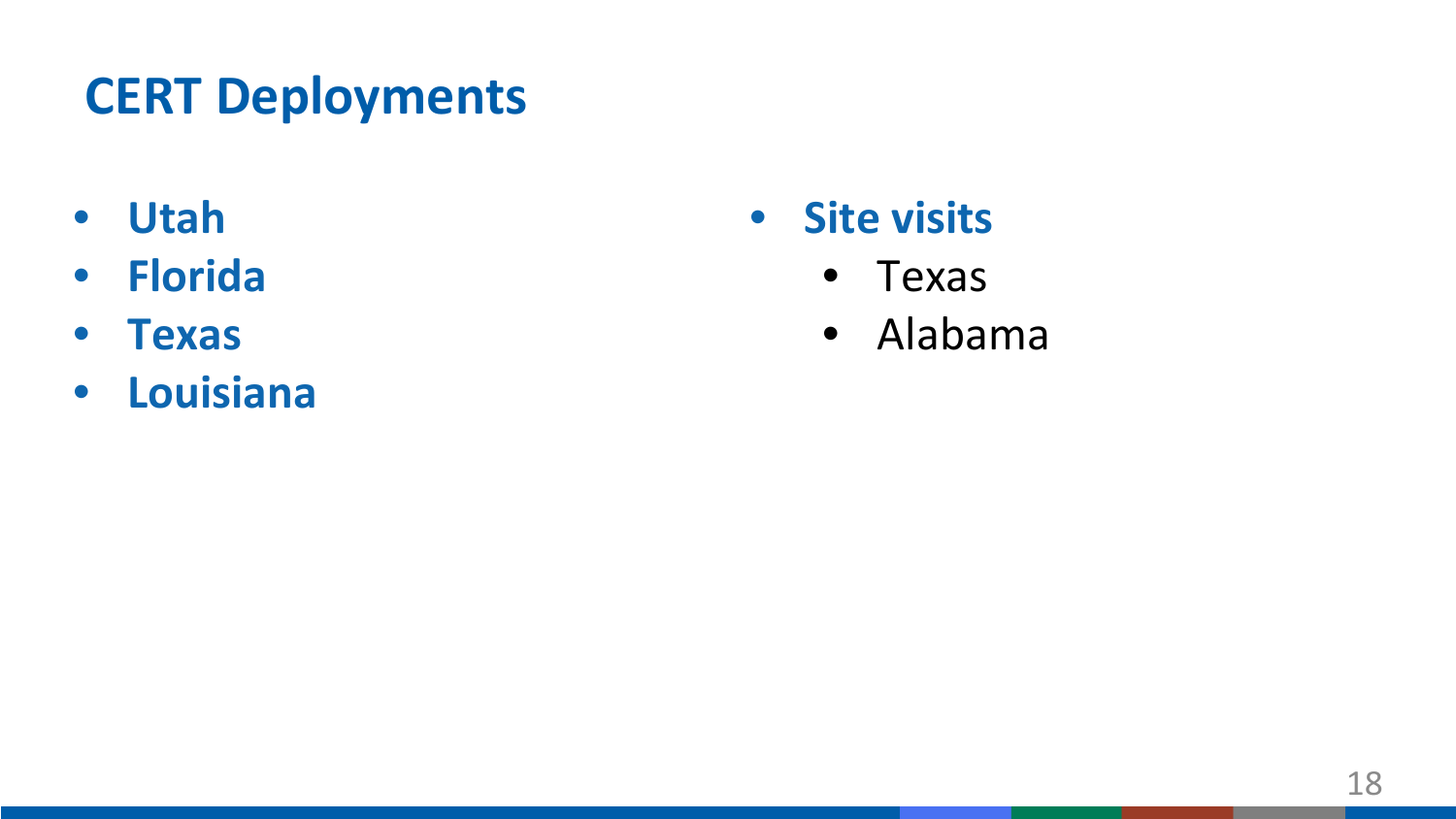**Questions/Discussion**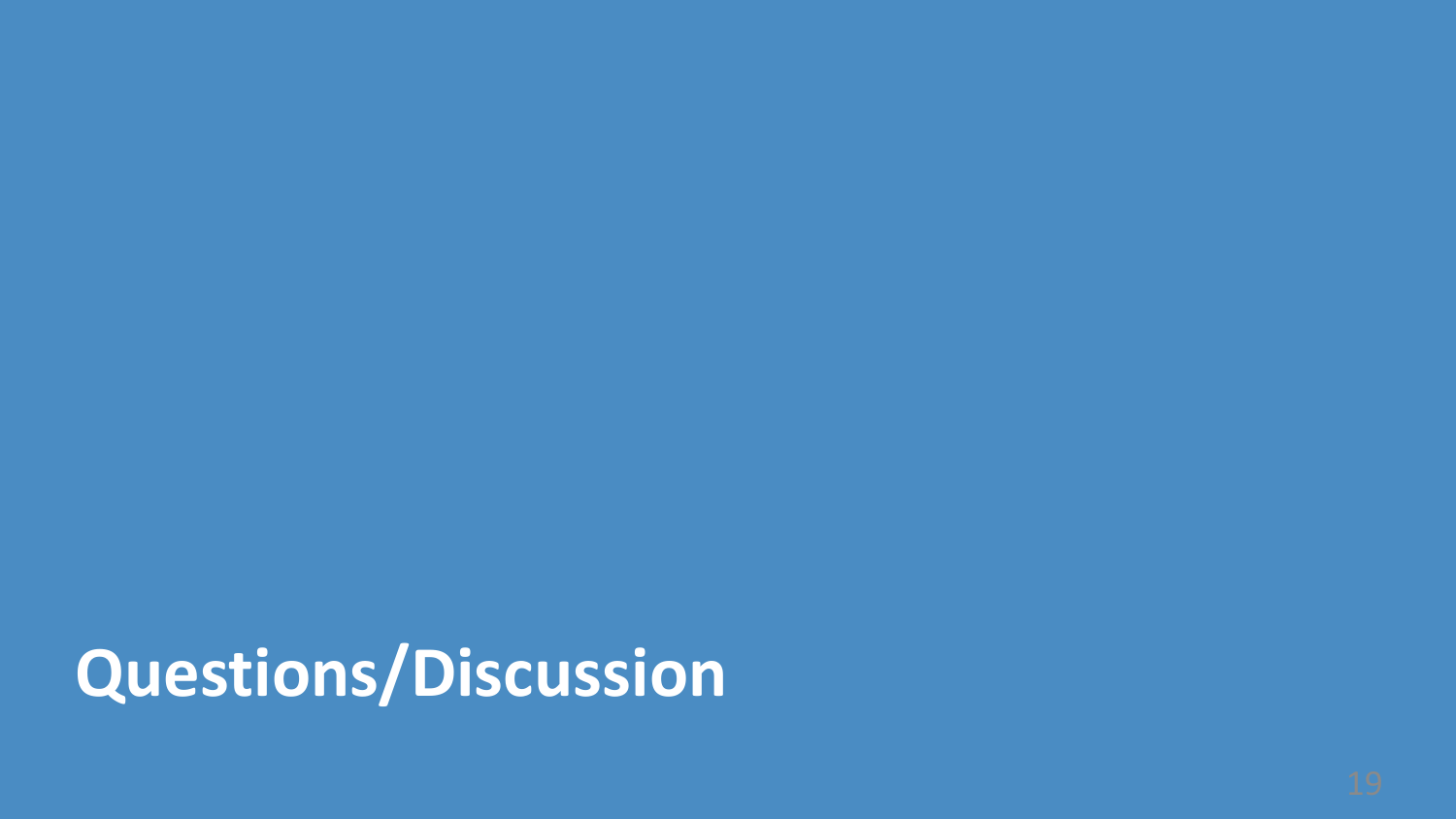# **Closing Remarks**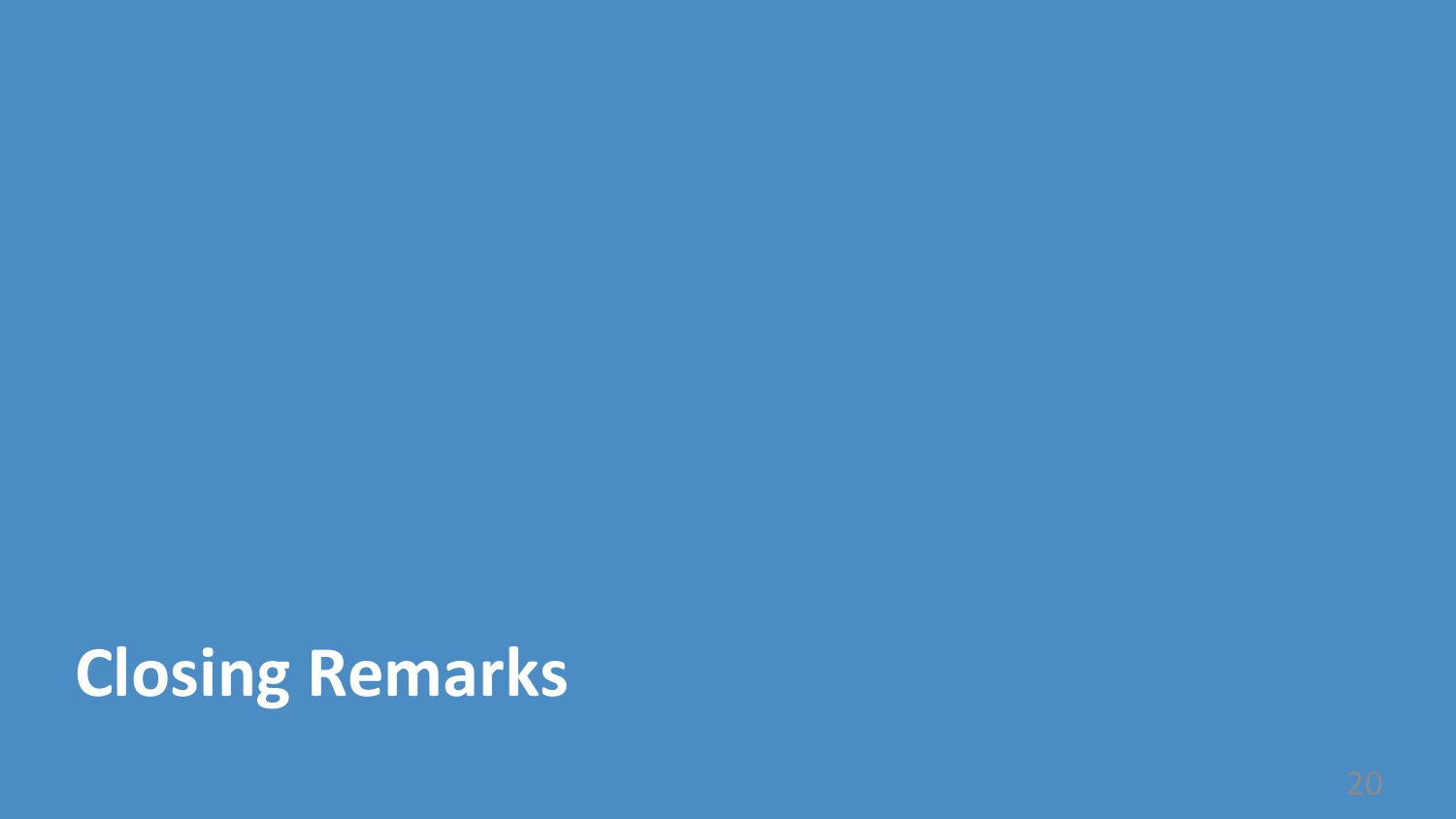| <b>TELECONFERENCE OVERVIEW</b>                                                                                   | DATE/TIME/LOCATION                                                                                                                  |
|------------------------------------------------------------------------------------------------------------------|-------------------------------------------------------------------------------------------------------------------------------------|
| <b>Laboratory Task Force</b><br>Eddie Ades, Robert Lanciotti, Christy Ottendorfer                                | Wed 3/15/2017 / 2pm-3pm EDT - Domestic<br>Wed 3/15/2017 / 5 pm-6 pm EDT - Islands<br>Bridge Line: 1(888)972-6716/ Passcode: 6721430 |
| <b>Joint Information Center/Communications</b>                                                                   | Wed 3/22/2017 / 2pm-3pm EDT / Rm 5116                                                                                               |
| <b>Cathy Young</b>                                                                                               | Bridge Line: 1(888)972-6716/ Passcode: 6721430                                                                                      |
| <b>Epidemiology Task Force</b>                                                                                   | Thurs 3/23/2017 / 2pm-3pm EDT/ Rm 5116                                                                                              |
| <b>Carolyn Gould, Michael Johansson</b>                                                                          | Bridge Line: 1(888)972-6716/ Passcode: 6721430                                                                                      |
| <b>Vector Issues Team</b>                                                                                        | Tues 3/28/2017 / 2pm-3pm EDT/ Rm 5116                                                                                               |
| <b>Janet McAllister</b>                                                                                          | Bridge Line: 1(888)972-6716/ Passcode: 6721430                                                                                      |
| <b>Policy and Partnerships</b>                                                                                   | Wed 3/29/2017 / 1:30pm-2:30pm EDT/ Rm 5116                                                                                          |
| <b>Melody Stevens</b>                                                                                            | Bridge Line: 1(888)972-6716/ Passcode: 6721430                                                                                      |
| Pregnancy and Birth Defects Task Force (including surveillance)                                                  | Wed 3/29/2017 / 3pm-4pm EDT/ Rm 5116                                                                                                |
| <b>Dana Meaney-Delman</b>                                                                                        | Bridge Line: 1(888)972-6716/ Passcode: 6721430                                                                                      |
| <b>Blood Safety Task Force</b><br><b>Sustainment Strategy</b><br><b>Discussions Koo Chung</b>                    | Thurs 3/30/2017 / 2pm-3pm EDT/ Rm 5116<br>Bridge Line: 1(888)972-6716/ Passcode: 6721430                                            |
| <b>Medical Investigations Team</b><br><b>Sustainment Strategy</b><br><b>Discussions Maleeka</b><br><b>Glover</b> | Thurs 3/30/2017 / 3:30pm-4:30pm / Rm 5116<br>Bridge Line: 1(888)972-6716/ Passcode: 6721430                                         |